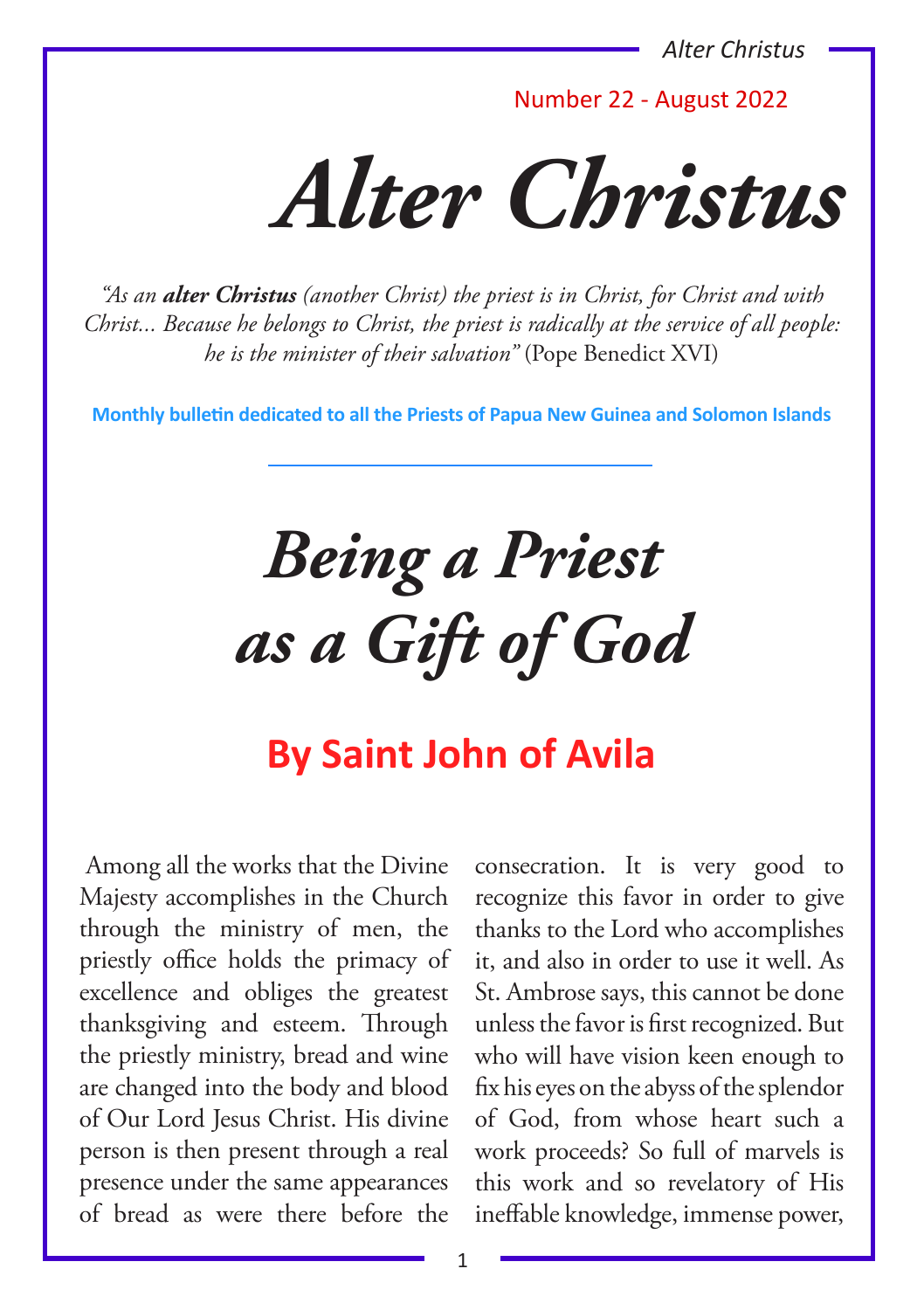and infinite goodness, that it is called the *glory of God*, to use the expression of the glorious St. Ignatius.

If we try to compare the incomparable sublimity of the priestly office, it will be like comparing a courtier of the king's chamber, who deals with the king's own person, with a peasant who needs the help of this favorite of the king. The peasant kneels before the courtier, kissing his hands and humbly begging his intercession with the king with whom the courtier deals. If we want to compare priests with kings—even though they are

monarchs— they exceed them to the same degree as gold exceeds lead, as St. Ambrose puts it.

#### **The Opinion of the People of God**

Earthly men, whether of low or high station, whose power is over bodies and bodily things, should not be offended by being surpassed by the priests of God, whose power is over souls. They have the power to open or close heaven to souls and, what is more, they have power over God himself. They bring Him to the altar and to their hands.

## **Saint John of Avila**

He was born in January 1499. After John's parents died and left him as their sole heir to a considerable fortune, he distributed his money to the poor. In 1527, he traveled to Seville, hoping to become a missionary in Mexico. The archbishop of that city persuaded him to stay and spread the faith in Andalusia. During nine years of work there, he developed a reputation as an engaging



preacher, a perceptive spiritual director, and a wise confessor.

Because John was not afraid to denounce vice in high places, he was investigated by the Inquisition but was cleared in 1533.

He was friends with Saints Francis Borgia, Ignatius of Loyola, John of God, John of the Cross, Peter of Alcantara, and Teresa of Avila. John's mystical writings have been translated into several languages.

He was beatified in 1894, canonized in 1970, and declared a doctor of the Church on October 7, 2012. St. John of Avila's liturgical feast is celebrated on May 10.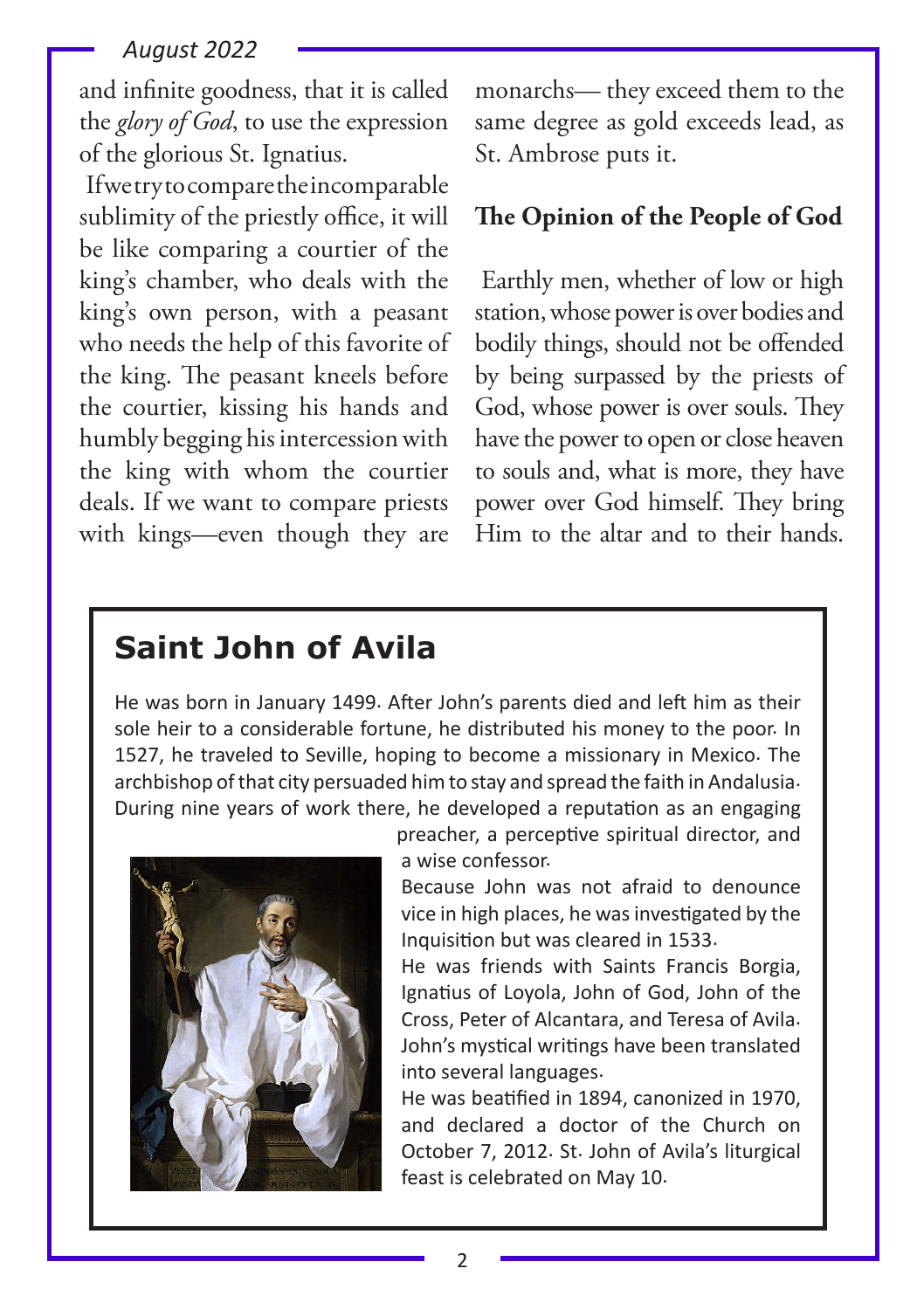Even the angels of heaven, including thehighest of the seraphim, recognize the advantage of men on earth who are ordained as priests. These angels acknowledge that, even though they are higher in nature and blessed with the vision of God, they do not have power to consecrate God as the poor priest has.

When in the hands of the priest they see the very Son of God whom they adore and praise in heaven with profound humility and much trembling, they are amazed at the divine goodness that so extends itself. Rejoicing greatly in the happiness of priests, once and many times, with deep desire, they say, *Priests of the Lord, bless the Lord; praise and exalt him above all forever* (Dan 3:84). Seeing priests so honored by God, the angels also honor them and hear with trembling the holy words that come from their mouths. They adore their very King and Lord in the priest's hands, as once and many times they adored Him in the arms of the Virgin Mary. Understanding this, who will not exclaim with the Prophet David, *Who will declare the powers of the Lord? Who will set forth all his praises*? (Ps 106:2). Who will not say, *Come and see the works of God*, who is most kind and gracious towards His priests (Ps 45:9)? Through the ministry of priests, God

is not content to convert *the sea into dry land* (Ps 65:6), as He did through the hand of His servant Moses. Rather He converts bread and wine into the body and blood of God himself. Oh, great goodness of God that so exalts priests and *raises them up from the dust and the dunghill* (cf Ps 112:7). He gives them power, not only like the princes of His people, but even more, so that they may do what princes cannot do!

### **Mary and the Priestly Ministry**

What more remains when a poor worm of a man can be so lifted up from the earth? The only thing that remains is to compare him with the Blessed Virgin, Mother of the Lord, who is placed higher than angels and men. We shall find that, although in some things the Virgin surpasses priests, in others they are equal to her, and in still others, they surpass her. Who will not be ecstatic at this favor that is beyond the human being's capacity to understand? The Blessed Virgin Mary gave the Word of God His being as man, begetting Him from her most pure blood and becoming His true natural mother. In this no one was, is, or will be her equal. But the sacramental being which the priest gives to God made man, through so exalted a means,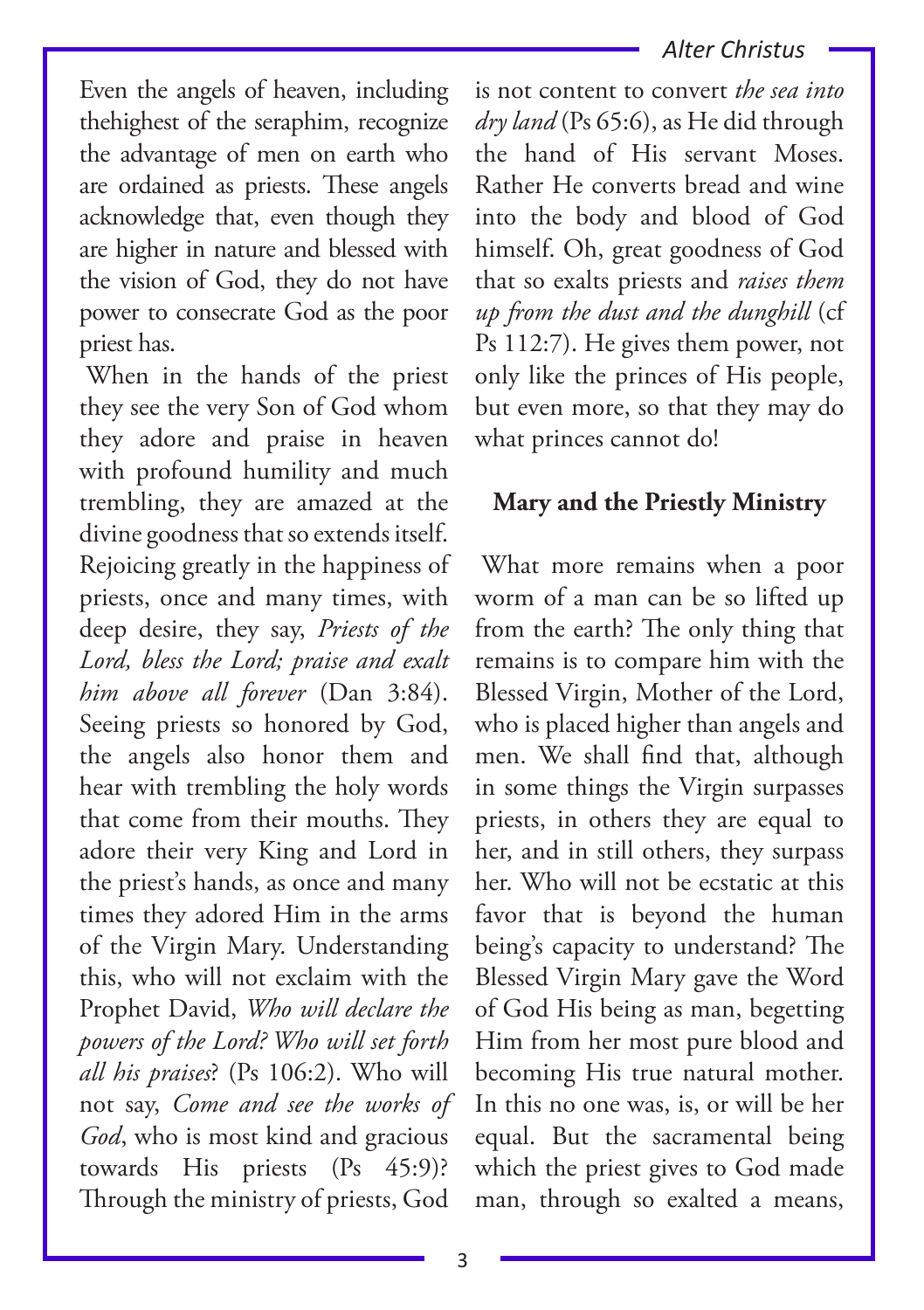is similar to what Mary gave. It is a being that at first the Word did not have. Therefore, the priest is not called the father or mother of God, but a minister of a new being that the Lord previously lacked.

But there is an advantage in which the priest surpasses the Holy Virgin.

Only once did she give Him His human being, whereas the priest gives Him His sacramental being every day and as many times as he wants, whenever he does what must be done to consecrate validly. She begot Christ passible, mortal and who came to live in poverty, humility and scorn. Priests consecrate Christ in glory, radiant, immortal and impassible. Having completed the time of His arduous pilgrimage

Even the angels of heaven, including thehighest of the seraphim, recognize the advantage of men on earth who are ordained as priests. These angels acknowledge that, even though they are higher in nature and blessed with the vision of God, they do not have power to consecrate God as the poor priest has.

and His work of serving men, He ascended to heaven and is now reigning over every creature, adored and reverenced by all. Being on a throne of such Majesty, He returns to the hands of the priest through the

words of consecration to be enclosed within the small host. Despite the brief space of time in which the Mass is said, it fulfills that honorable word said of the day in which Joshua commanded the sun and the moon not to move and they obeyed. They did it in this way: God obeyed the

> word of the man, and so it turned out that that day was much longer than all the others were.

> The moment of the consecration is brief, if we consider the time it takes. But if we look at the work that God accomplishes through the hands of man, the time is much longer than that other day and even than a thousand other days. There creatures obeyed the word of Joshua (Jos 10:13-14), because God commanded them to obey it. But

here, the Lord Himself is the one who comes at the call of the priest. He is present in the consecrated host with such firmness that He will consent to the destruction of heaven and earth rather than be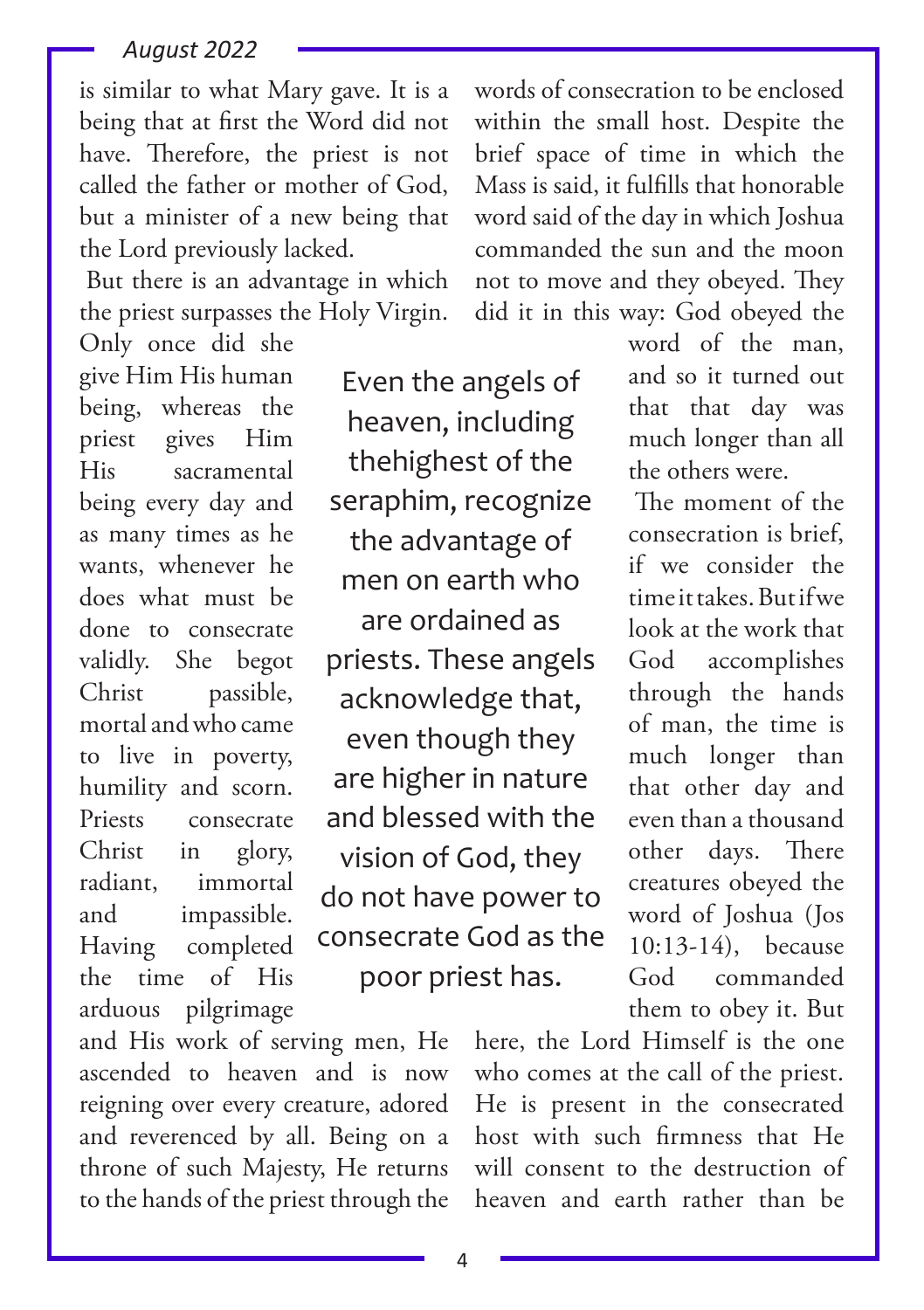absent from the consecrated host. This is because He holds the truth of His word in higher esteem than the value of creatures. So great a

truth is this that if the body of the Lord were not "in the nature of the things," and the words of consecration were said by that very fact, His body and blood would be made

"O venerable dignity of priests in whose hands, as in the womb of the Virgin, the Son of God is incarnate." (St Gregory)

again, because the truth of God's words is not lacking. His words accomplish what they signify.

#### **In the Mystery of Christ**

These and other considerations were in the mind of St. Gregory when he said: *O venerable dignity of priests in whose hands, as in the womb of the Virgin, the Son of God is incarnate. O sacred and heavenly mystery, which the Father, Son, and Holy Spirit celebrate through us! In one and the same moment, the same God who presides in heaven is in our hands in the Sacrament of the altar. Heaven looks on in wonder; earth gazes with admiration; man reveres; hell looks in horror; the devil begins to tremble; and the angelic height venerates with all its strength.* There are also the words of St. Bernard: *O venerable sanctity of these* 

*hands; O happy exercise; O truly the joy of the world! Christ the priest deals with Christ, the Son of God, who delights to be with the children of men. Who has* 

*seen anything like this? "He who created me without me, is created through me".* Let us go no farther into such a deep ocean. For it is intolerable to remain silent, and yet impossible to speak in

accord with the dignity of this grace. Honoring it more than investigating it, and raising the heart to God, let us say many times, Praised be God; blessed be God! Let many thanks be given to God because He has given such great power to men! Such words are very appropriate for this sacred mystery since it is called a sacrifice of praise, a mystical blessing, and Eucharist, a word that means the action of thanksgiving. For when the Lord instituted this admirable mystery, He blessed and gave thanks to the Father, because He knew that men could not give thanks, or rather could not give the thanks that were suitable. Therefore, knowing the value of the grace, He gave thanks. He exercised His pontifical office, to which it pertains to intercede with the Father for us for what we need, and to give thanks to the Father for what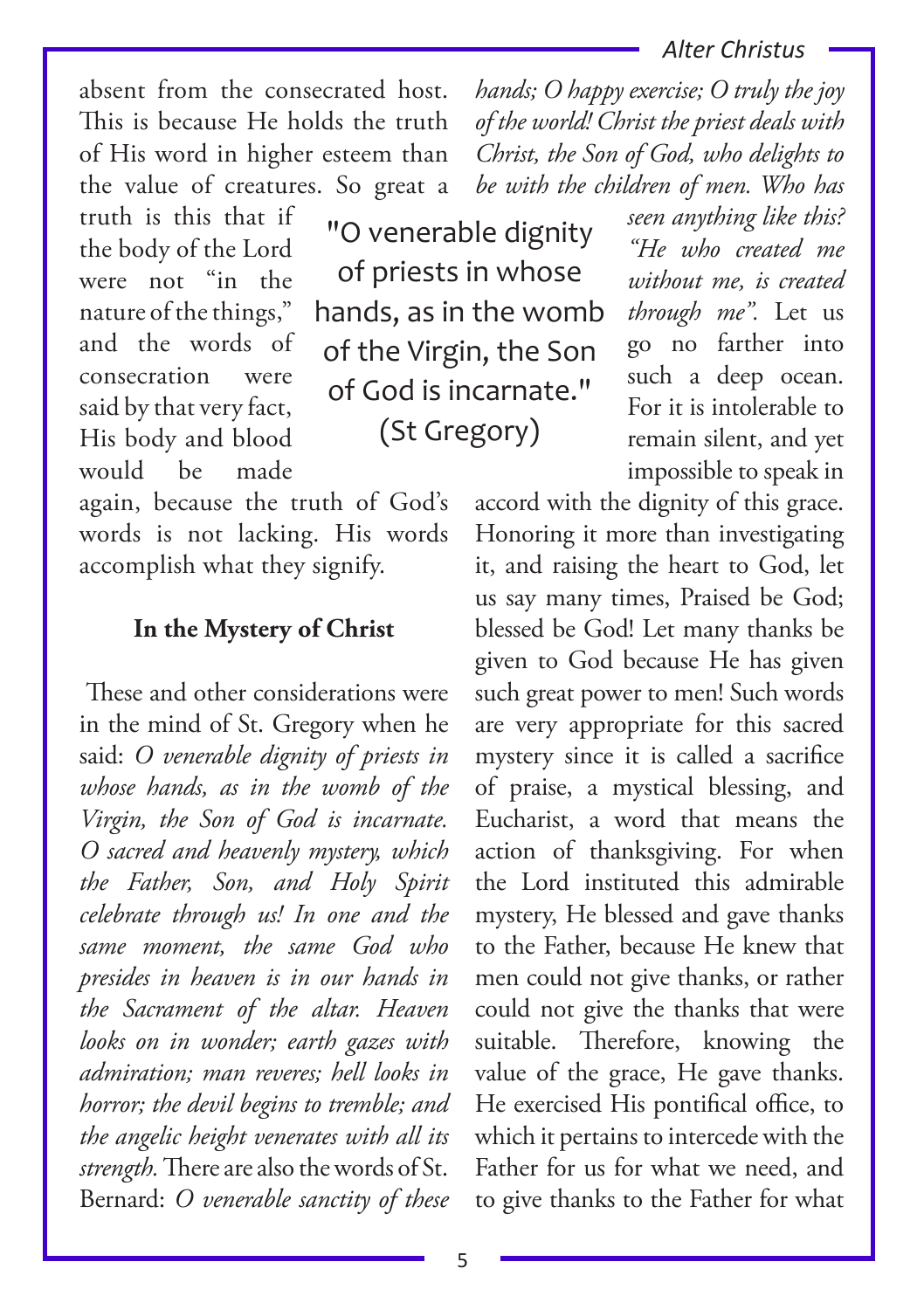comes to us through His prayer. *To Him be glory forever. Amen.* (Rv 1:6)

## **The Dignity of Serving**

Those who look superficially at high offices without a deeper consideration of the obligations they involve, are deceived and more than that, they are greatly harmed. Dazzled by the exterior splendor which attracts the eye, they throw themselves without reflection into what appears from the outside to be so greatly honored, delightful and certain. But afterwards, it turns out to

be very dangerous for them and a cause of grave condemnation, because they have accepted an obligation for which they have neither merit nor strength. The sweeter it was for them to accept the office, the more bitter is the cost. Although too late, they come to understand how much greater care and presence it takes

Oh, how quickly we pass over this business and how little we feel the obligation it demands of us! How little fear we have of placing ourselves into such an office and how little care for carrying it out well once we have it!

walking on level ground. It would be good for anyone who receives a high office to consider the strict accounting to be rendered. Because, the higher the station of the wife, the greater the responsibility of the husband in fulfilling his obligations to her.

## **Priestly Sanctity: Living What We Are**

The priestly office is very high, as has been said. St. Ambrose expresses this: *Nothing in this world is more excellent than the priesthood. But as* 

> *he also says: What we are by profession, let us demonstrate in action rather than by name. Let the name be appropriate to the action, and let the action correspond with the name. Do not let the name be an empty word and an immense crime; do not let it be a sublime honor and a deformed way of life. Do not let it be a deifying profession*

for one who walks on the heights to avoid falling. They also understand how much more serious it is to fall from a height than to fall while

*and an illicit action; do not let it be a religious covering and an irreligious fruit. Do not let it be the highest grade and ugly excess; do not let the seat be*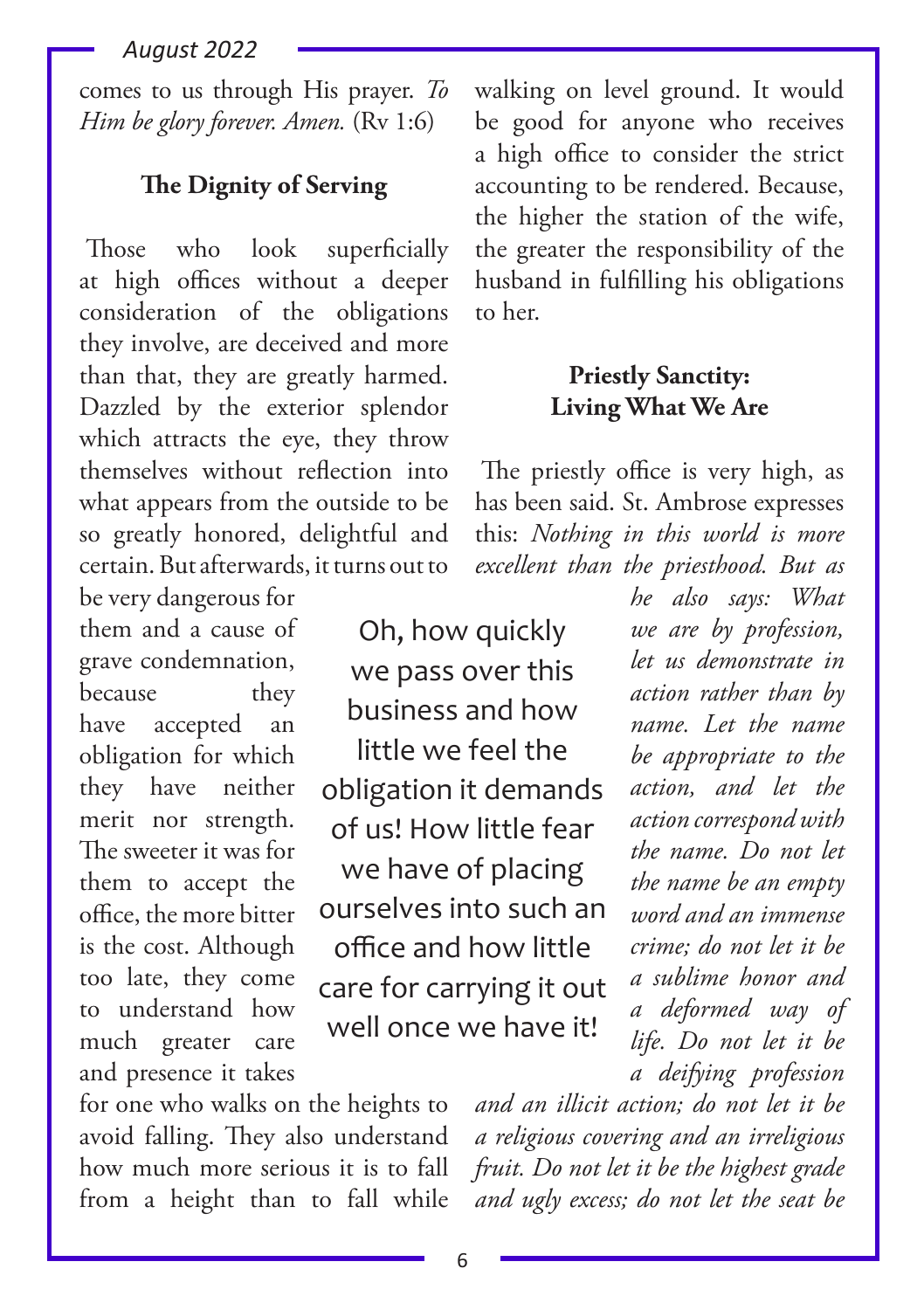How little fear we have of placing ourselves into such an office and

*very sublime and the conscience of the priest be found to be base.* Finally,

high office is a monstrous thing in the unworthy; also monstrous are a high station and a low life, as St. Bernard says, *A monstrous thing is the highest degree when the spirit is the lowest, the highest place and the lowest way of life.*

If the priest wants to know the wealth of virtue necessary for

fulfilling well the obligations of such a high and holy office, let him hear the Holy Church in the Offertory of the Mass of the Blessed Sacrament: *The priests of the Lord offer incense and bread to God; therefore they shall be holy to their God*. The Church took these words from what the Lord said to the priests of the Old Law, *You shall be holy because I, the Lord your God, am holy* (Prv 21:14). If we hear these words with the faith and reverence due to them and consider our great weakness, they will cause us great confusion. For we see what great sanctity is asked of us, and it may be that we do not even possess average goodness. Oh, how quickly we pass over this business and how little we feel the obligation it demands of us!

It is fitting for the priest to pray because he is a mediator between God and men. So that his prayer may not be without fruit, he offers the gift that calms God's anger, Jesus Christ, our Lord. how little care for carrying it out well once we have it! May it please God that at some point we feel compunction and supply with tears for what we lack of the required sanctity.

Some may think that too much holiness is asked of priests. But if they hear the reason for it, perhaps

they will see that even if such sanctity were not demanded, it could justly be demanded.

## **Facing God and Men: Prayer and Sacrifice**

Do you ask, Mother Church, that we, your priests, be holy? Why impose a burden so great that even hearing about it makes one tremble? She declares the answer, saying, *The priests offer incense and bread to God.*  Is it such a great thing to incense the altar and place the loaves of proposition upon the table of the temple? O God, give me strength! Who would think that God would require holiness in His ministers to do something for which an average